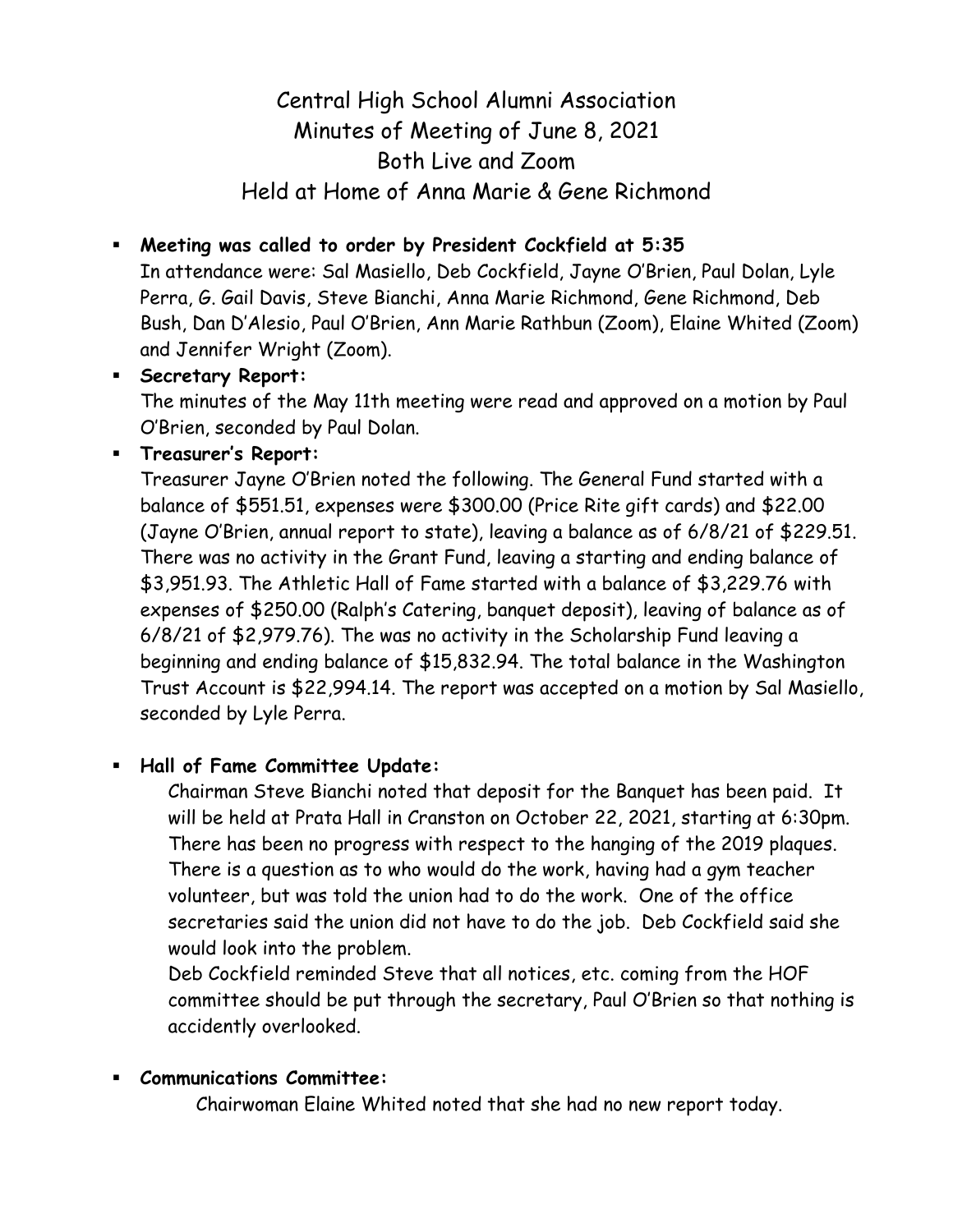### **Scholarship:**

Deb Cockfield noted that four \$1,000 scholarships have been awarded to the following students:

- 1. Joe Soberanis RIC
- 2. Tania Polano URI
- 3. Alidia Vasquez-Lopez CCRI
- 4. Arlene Sosa-Rodriques RIC

A question was asked regarding who were the members of the scholarship committee. Deb Cockfield noted that the committee members are Jayne O'Brien, Elaine Whited, Deb Cockfield, Paul Dolan and Deb Bush.

# **Unfinished Business:**

President Deb Cockfield made note of who the members are of various committees .

Scholarship Committee: Jayne O'Brien, Elaine Whited, Deb Cockfield, Paul Dolan and Deb Bush.

Hall Of Fame Committee: Steve Bianchi, Paul O'Brien, Gail Davis, Deb Bush, Dan D'Alessio, Lyle Perra, Robert Nance, Tony DeMizio, Tom Howarth, Paul Dolan, Ann Marie Richmond, Kevin Varella, School Athletic Director, and the school Principal.

Event Planning Committee: (new committee) Anna Marie Richmond, Ann Marie Rathbun, Jayne O'Brien, Deb Cockfield, Elaine Whited.

By Laws Committee: Deb Cockfield, Dan D'Alessio, Jayne O'Brien, Sal Masiello, Paul O'Brien, Deb Bush, Lyle Perra

Communication Committee: Elaine Whited, Deb Cockfield, Steve Bianchi, Jayne O'Brien

#### **New Business:**

- 1. There was a great deal of discussion regarding the HOF criteria. It was noted eventually, that we needed to follow the current By-Laws as suggested changes to them had not been finalized and voted upon. It was decided that the first vote taken on the nominees would be used in order to not break these By-laws.
- 2. It was noted that Central will be celebrating it's  $100<sup>th</sup>$  anniversary this year. Members felt that we should have Zoom meetings during the summer to help plan events for this milestone, including a possible Alumni Weekend.